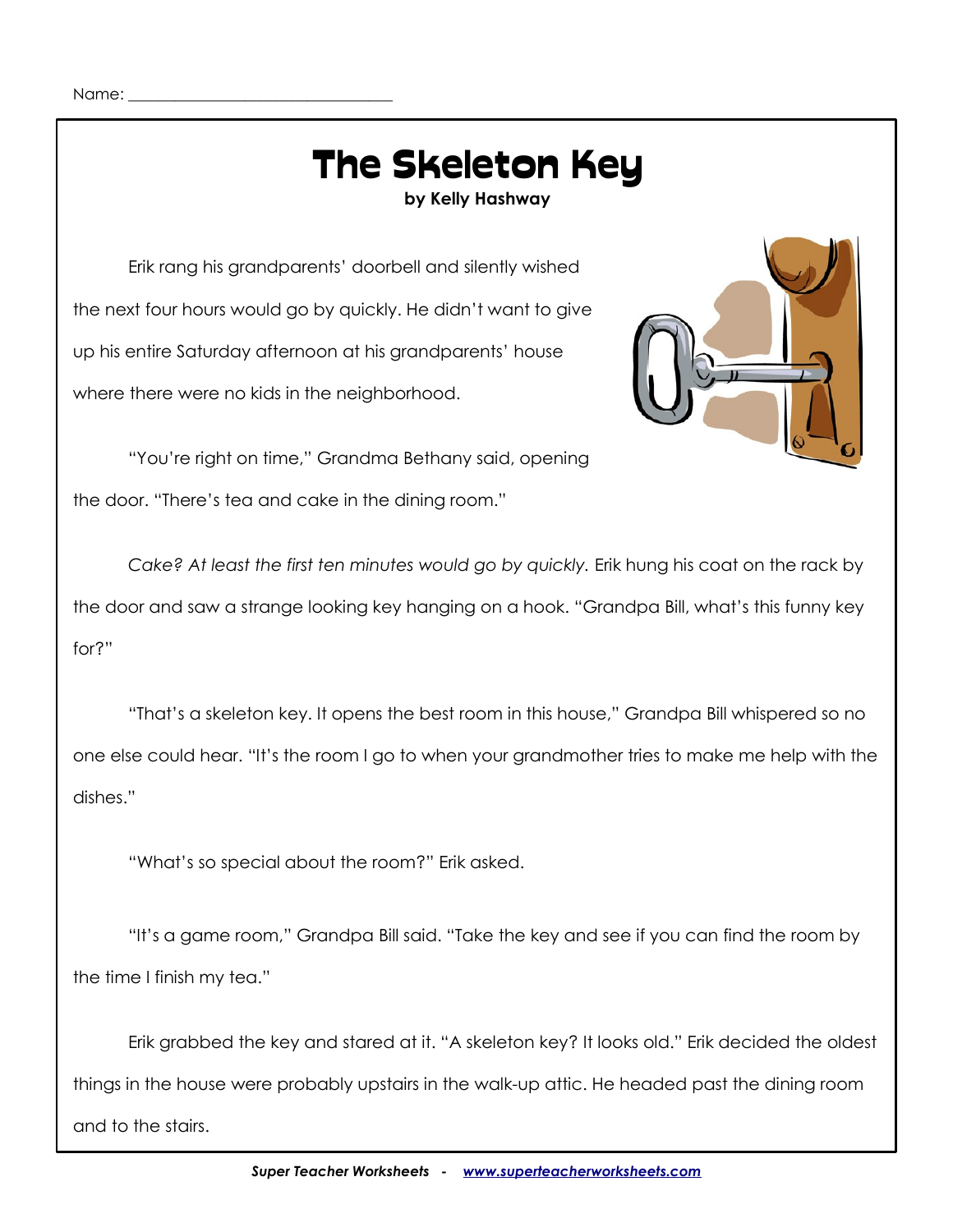Grandpa Bill sipped his tea and shook his head.

Erik knew that meant he was going the wrong way. He headed back to the front door where he'd found the key.

Erik thought about the oldest part of a house. "The basement! It's the first part that's built." He rushed to the basement door and looked at the lock. It was different from a normal lock. He slid the key inside and turned it. With a click, the door opened.

Erik switched on the light and walked down the stairs. The basement was one giant room with a pool table in the middle and a dartboard on the far wall.

"Awesome!" Erik said.

"Ever learn to play pool?" Grandpa Bill asked, coming down the stairs.

"No," Erik said.

"Well then, grab a cue from the rack and I'll teach you."

Erik smiled. The next four hours were going to



fly by.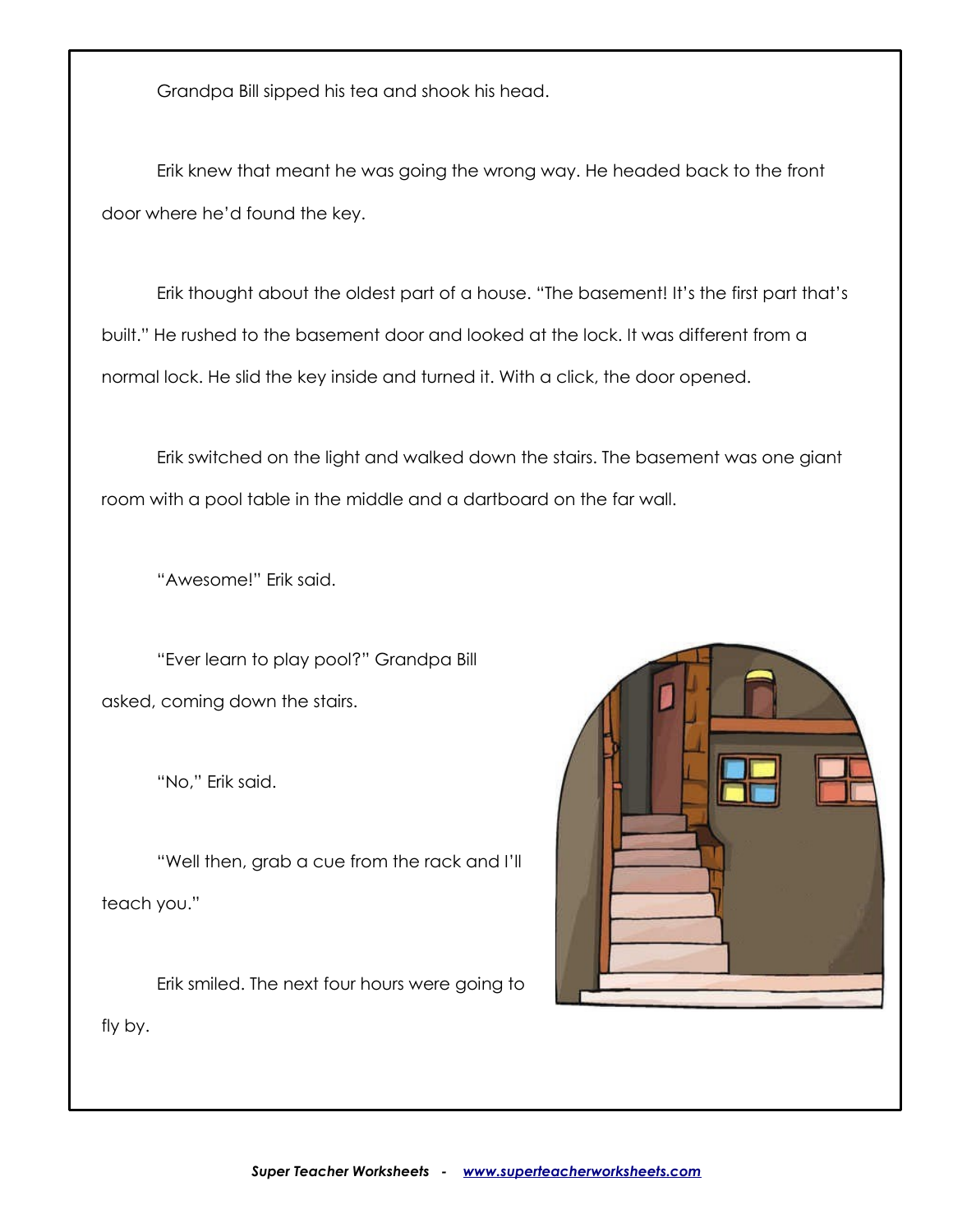|    | <b>The Skeleton Key</b><br>by Kelly Hashway                                                                                                                               |
|----|---------------------------------------------------------------------------------------------------------------------------------------------------------------------------|
| 1. | What is the setting of this story?<br>(Tell where and when the story takes place.)                                                                                        |
| 2. | Why didn't Erik want to visit his grandparents' house at the beginning of the story?                                                                                      |
| 3. | Grandpa told Erik that the skeleton key opened<br>a. a trunk with secrets<br><b>b.</b> the basement door<br>c. the attic door<br>d. a game room                           |
| 4. | Why did Erik think the key would open the attic door?                                                                                                                     |
|    | <b>Now try this:</b> On a sheet of lined paper, write a continuation of this story. Tell what<br>happens from the time Erik starts playing pool to the time he<br>leaves. |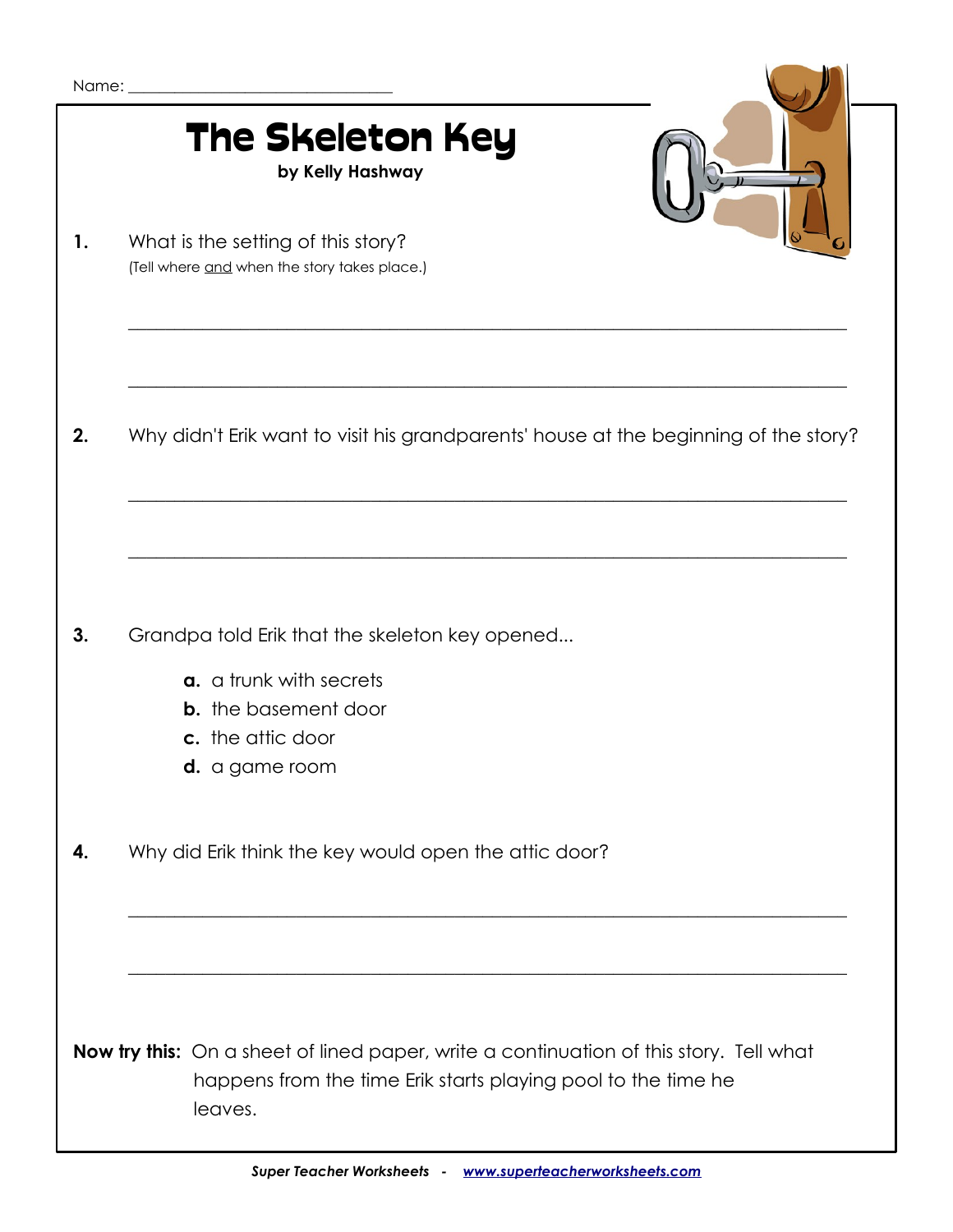## The Skeleton Key

**Vocabulary**

**Choose the best definition for the underlined word in each sentence.**

- **1.** Erik and his grandfather played a game of **pool**.
	- **a.** a hole in the ground filled with water
	- **b.** a game where a large ball is shot into a goal
	- **c.** a game where a stick is used to shoot balls across a table
- **2.** Grandpa Bill grabbed a **cue** from the rack.
	- **a.** a ball used to play pool
	- **b.** a stick used to play pool
	- **c.** a storage container for pool equipment
- **3.** Erik noticed a **dartboard** on the wall in Grandpa Bill's game room.
	- **a.** a square box where darts are kept
	- **b.** a piece of wood used to keep score while playing darts
	- **c.** a target made of cork that is used in a game of darts

**In the space below, draw a pencil sketch of Erik and Grandpa Bill playing pool. Label the pool table and cue. Draw a picture of a dartboard in the background and label it too.**

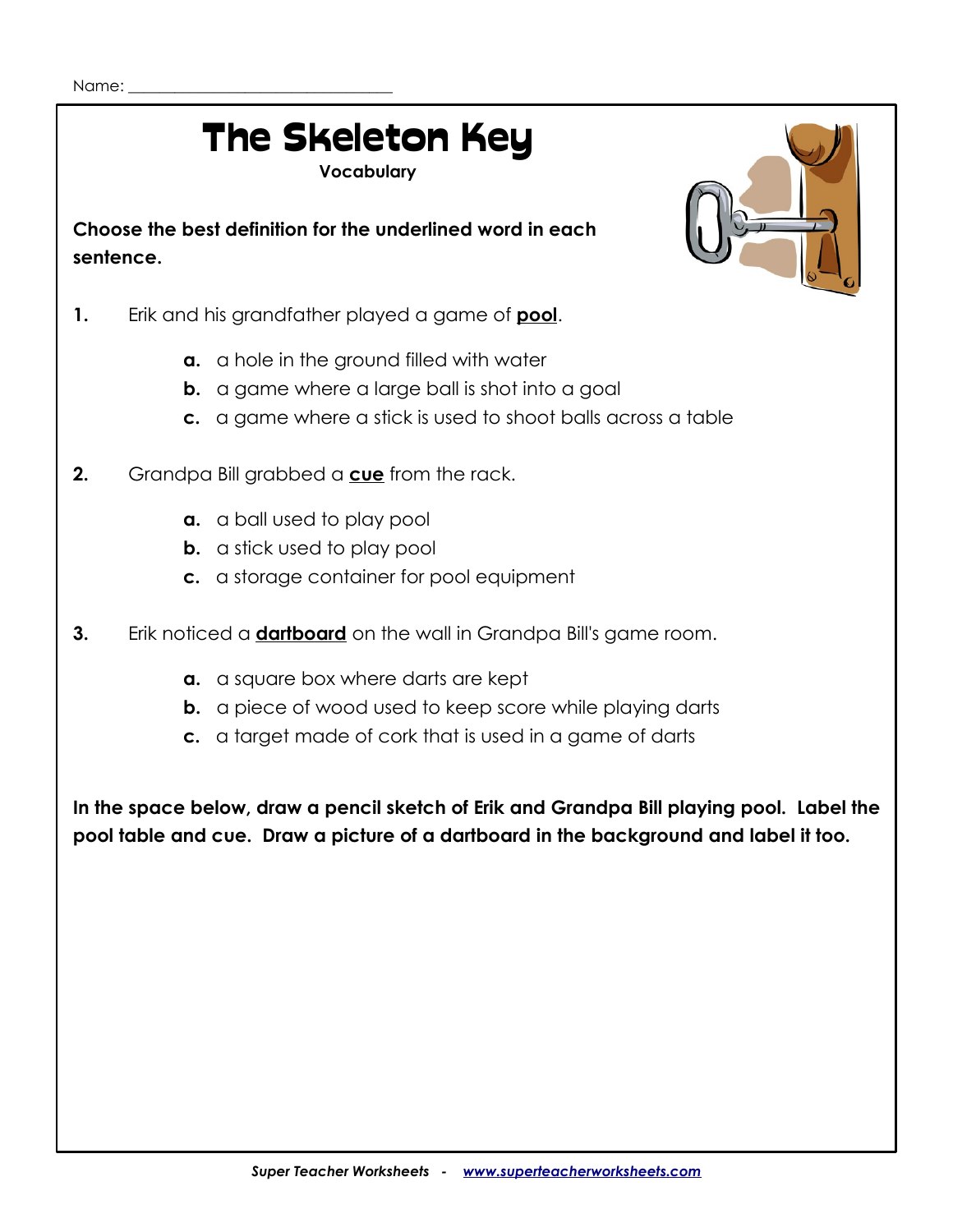#### **ANSWER KEY**

### The Skeleton Key

**by Kelly Hashway**



**1.** What is the setting of this story? (Tell where and when the story takes place.)

**This story takes place at Erik's grandparents' house on a Saturday afternoon.**

**2.** Why didn't Erik want to visit his grandparents' house at the beginning of the story?

**There were no kids in the neighborhood and he thought he would be bored.**

- **3.** Grandpa told Erik that the skeleton key opened... **d**
	- **a.** a trunk with secrets
	- **b.** the basement door
	- **c.** the attic door
	- **d. a game room**
- **4.** Why did Erik think the key would open the attic door?

**The key looked old and he thought the attic contained the oldest things in the house.**

**Now try this:** On a sheet of lined paper, write a continuation of this story. Tell what happens from the time Erik starts playing pool to the time he leaves.